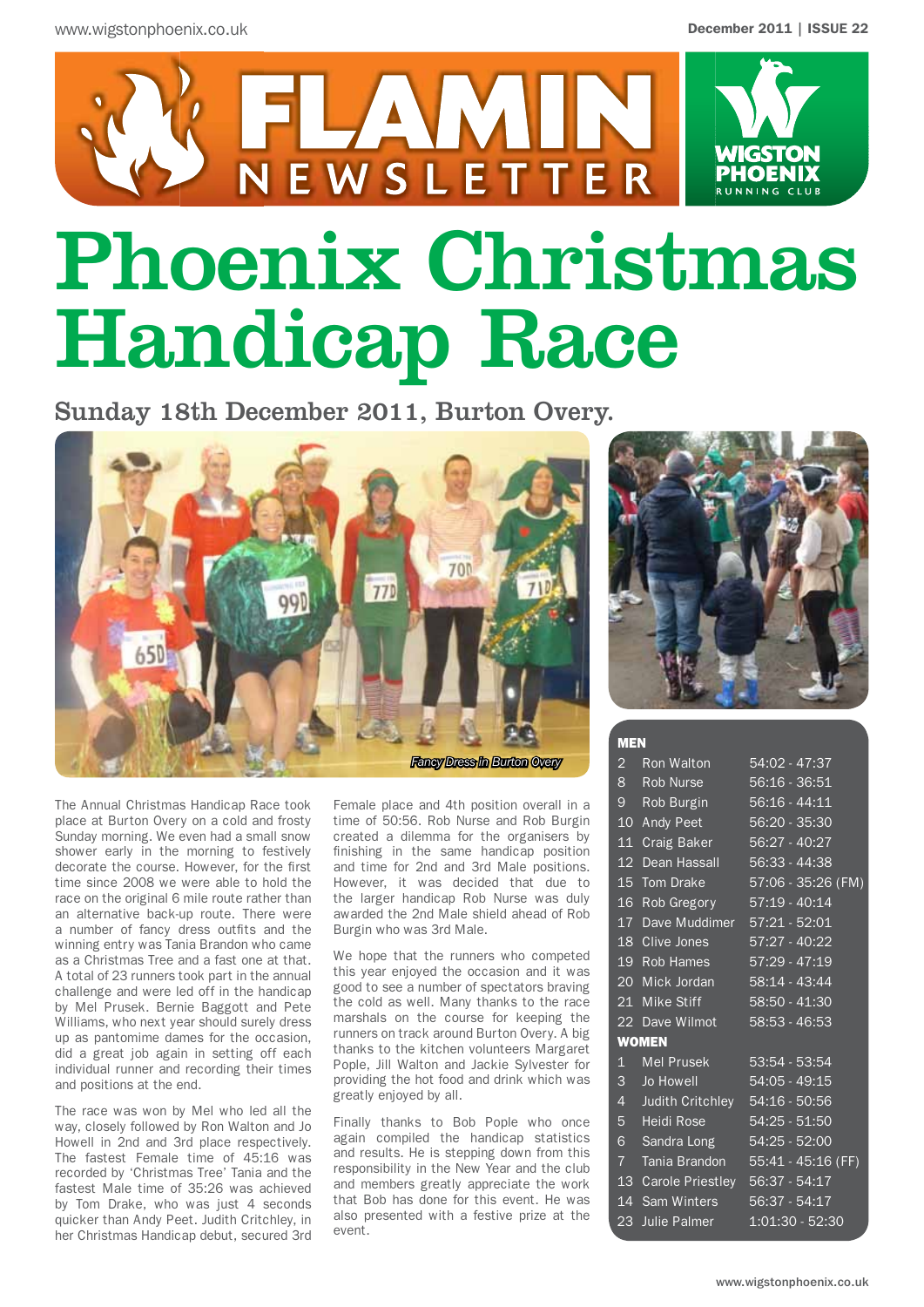## Wigston Phoenix Annual Party & Presentation Night

#### Friday 27th January 2012, 7.00pm - 12.00pm

This is to be held at the Best Western Leicester Stage Hotel. The cost is £20 per person (discounted rate). A list is now available at the Legion to put your names down and to pay a £10 deposit by the 31st December. Payment can be made via online banking, please contact Mick Jordan for further details.

#### Starter:

Leek & Potato Soup

Marinated Seafood Salad on Dressed Leaves

Chicken Liver and Cranberry Pate with Cumberland Sauce

#### Main Course:

Roast Turkey with Chipolata and Bacon Roll

Grilled Salmon with Hollaindaise Sauce

Roasted Vegetable Filo Purse with a Tomato and Basil sauce

Served with Christmas Vegetables and Potatoes

#### Dessert:

Christmas Pudding with Brandy Sauce White Chocolate & Raspberry Cheesecake Lemon Tart with Fruit Sauce

## Winter Coaching **Sessions**

Following the setting up of the Leicestershire Club Network Coaching coordinators forum, please see below some exciting additions to our winter coaching sessions which are open to all Network club members.

-----------------------------------------------------------------------

#### Wednesday 18th January 7.30 - Saffron Lane

Practical session - Maximising the Energy Systems

#### Wednesday 15th February 7.30 - Saffron Lane

Practical session - Shaving off the seconds

For more information or to register your place please email John.skevington@hotmail.com or telephone 0781 769 3777

#### ----------------------------------------------------------------------- Paris Marathon 2012

A big thank you to all those that voted for me online in the Runner's World Asics Paris marathon competition. I'm pleased to say I got selected and have already started my training - first day was on Boxing day, but a good excuse to burn off those Xmas day calories. Along with the other selected candidates, we had a BUPA assessment a couple of weeks ago in London which looked at heart rate, blood pressure and lung capacity. There is a thread set up for all the candidates (www.runnersworld.co.uk/forum - look for the spring marathon) and with various ranges of paces from sub 2.45 to sub 4.30, there's loads of tips to be found.

*Cheers, Colin.*



## A view from the Chair

*A Merry Christmas to you all.* 

As my year as Chairman draws to a close it only seems right to thank all members for the support they have given the club over the last year, either by running in the leagues, coming on a Tuesday night, or supporting social events. Especially with a big thanks to all on the committee, without them the club could not run.

There have been many good events again this year. Training weekends just get better and more popular (many thanks to Sid for both great breakfasts and his organisation of the events). Hopefully there will be two Training Weekends next year.

We had a good showing in both winter & summer leagues in 2011, many have tried the park runs, and hopefully next year there may be some away days to races we have not done before (suggestions & Organiser needed). A winter pub lunch run will be going ahead early in the New Year and pub runs will again be held in the summer. The two handicap events have been successfully run during the year. We also now have some members who have taken the first steps in coaching and if you feel this would benefit you see Mark Thompson to see who can help. Who knows you may have a record or two waiting to be run with the right training.

The BIG EVENT is still to come. I talk of course about the Annual Party & Presentation Evening to be held at THE STAGE HOTEL. This is a great evening and close to home for most, I hope to see you all there.

Remember if you do get that new pair of running shoes you will be seconds quicker, new kit only makes you look good.

*Have a great Christmas.* Pete Sylvester, *Chairman*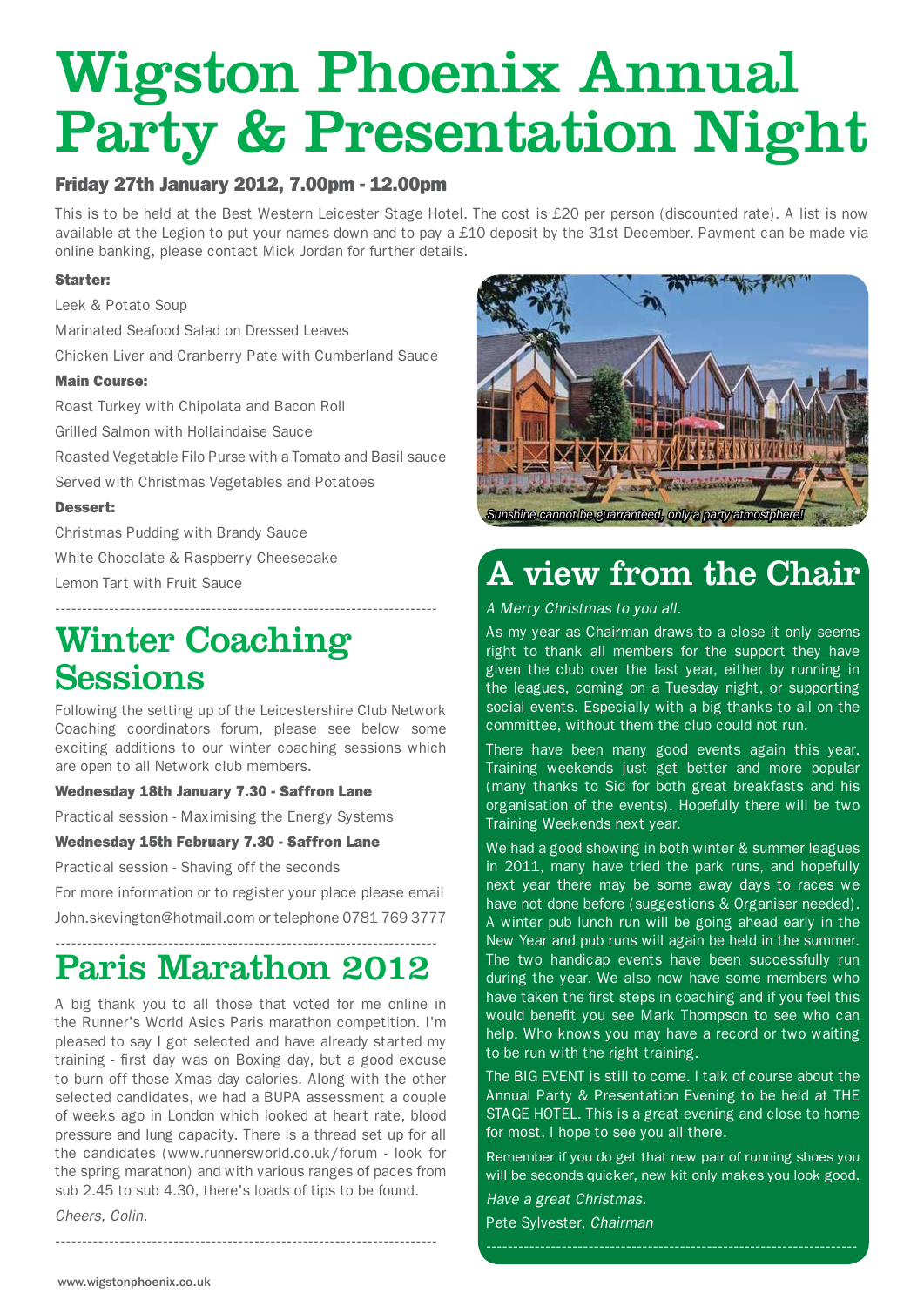## Update from Alex & Mark Bridges



As you can imagine it has taken a while to settle down after moving house and country with a new baby. We were very naive! However we are having a great adventure in France. Samuel was born on 4th September in Sutton Coldfield and on 4th October we set off for France. It is a 2 year secondment with Mark's work. It is an amazing opportunity. Our French is improving all the time and we are enjoying getting to know more about the French culture. We are based in the South East near Aix en Provence. It is a beautiful location. The house has a view of Cezanne's famous mountain. But being in the foothills of a mountain means that running for us is incredibly hilly! There is no option but to run up hill for half your run and then downhill for the other half. The hills are so steep and it is all off road so if you want to admire the view it is best to stop. This has done nothing for our speed but maybe our hill running will be better when we return. We have managed to compete in one race each since we have been here. We miss the competitive running but without the essential grandparents we are a bit stuck. Sam is now 14 months, nearly walking and nearly talking - French or English we are not sure!

We are coming back for Christmas and will be based relatively close by in Rugby. We are planning to run the Huncote Hash on 31st December. We hope to bump in to a few familiar faces there. I had been on the Wigston Phoenix website looking for races and noticed how well the club is doing. You seem to have attracted a good number of new members and there is a lot of activity. We were both pleased to see this.

Please say hello to everyone from us. We often think about you all and hope one day we will be back in the Midlands and have some time to compete in some of our "old favourites".

There are many aspects of French life which are good - but we miss many aspects of English life!

-----------------------------------------------------------------------

## news in brief

#### New Members

Welcome to Rebecca Parry and Jane Gorman who joined the club recently.

--------------------------------------------------------------------

#### -------------------------------------------------------------------- Membership Update

Membership fees for 2012 will be due from January and has been agreed by the committee to remain at £18 with a 50% concessionary rate of £9.

--------------------------------------------------------------------

#### 2012 London Marathon Draw

The two club places have been allocated to Sandra Long and Mike Smith. Good luck to all those who have a place in next year's event.

--------------------------------------------------------------------

#### Charity Donation

We did not make a charity donation last year so we have made up for it by having two nominated charities for 2011. Chairman Pete Sylvester nominated Menphys and Secretary Mark Thompson nominated Wishes 4 Kids. Both charities received cheques for £100

--------------------------------------------------------------------

#### JF10 Flasks

The club donated via Ramon Howe JF10 flasks for selling to Oadby Golf Club members. This has raised £24 for the Captain's Charity which is the Air Ambulance. The Golf Club has thanked Wigston Phoenix for the donation and we will provide further flasks to be sold. If individuals wish to purchase any flasks these can be obtained from Stu Fry for £2 each or with a drawstring bag for a total of £2.50 each.

#### Tuesday Training notice

Please note that Tuesday training nights at the Legion at 7pm will continue as normal during the Christmas and New Year holiday period.

--------------------------------------------------------------------

--------------------------------------------------------------------

#### Derby Runner Race 5, Grace Dieu

The fifth Derby Runner Cross Country race takes place in the grounds of Grace Dieu school near Shepshed. This is a scenic course taking in the grounds of the school and nearby woods and fro memory a small stream near the end. Last time we didn't have a Ladies team, so it would be good to see us all out in force for the New Year.

--------------------------------------------------------------------

## Newsletter contacts

results@wigstonphoenix.co.uk news@wigstonphoenix.co.uk